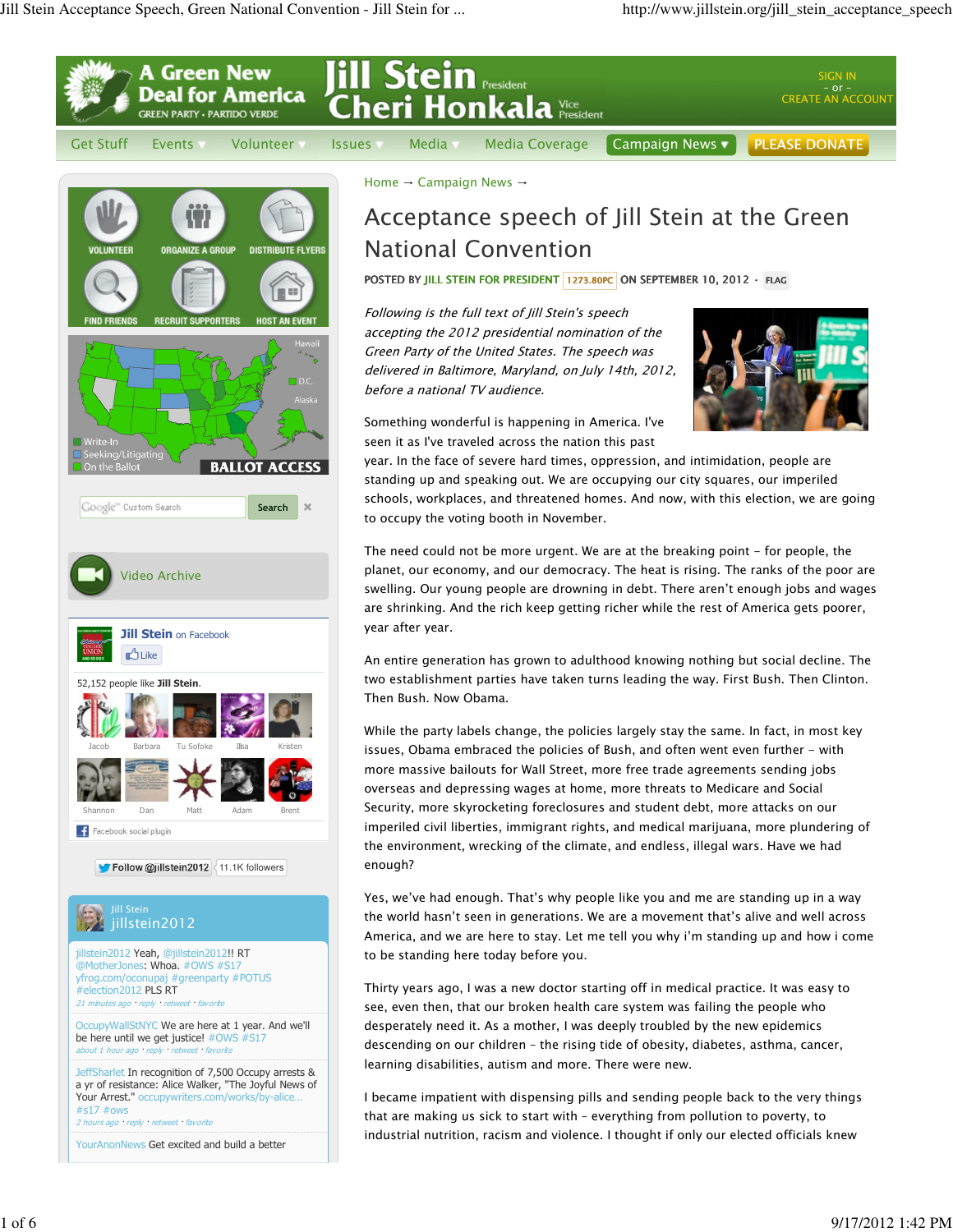Jill Stein Acceptance Speech, Green National Convention - Jill Stein for ... http://www.jillstein.org/jill\_stein\_acceptance\_speech



Subscribe with RSS

about all the amazing solutions that save lives, save money, and create jobs – and also save the environment. Surely they would want to do something - like supporting healthy sustainable food and clean energy instead of pouring our tax dollars into toxic industrial agriculture and poisonous fossil fuels.

Slowly I realized that to persuade elected officials, what you need is not cost-saving, life-saving, job- creating solutions, but rather giant bundles of big campaign checks. That was my wake up call that if we want to protect children's health, or want anything for that matter - the health care we need, or the education or the jobs – we need to first fix the broken political system.

So then I went to work to fix it, and joined a broad coalition to get big money out of politics in Massachusetts. We won. We passed a referendum for public financing of political campaigns by a huge 2:1 margin. But our state legislature - which was 85% Democrats - repealed the new law soon after it was passed, on an unrecorded voice vote no less so they couldn't be held accountable for defying the will of the voters.

And that was my real wake up call that if we want to change the broken political system, we need not just a new law, or a new lobbying effort, or a fresh face in the same old corrupt system.....We need a new, unbought political party that can put people of integrity in office - public servants who listen to the people not the corporate lobbyists that funnel checks into campaign warchests. That's what brought me to the Green Party - the only national party that is not bought and paid for by corporate money.

And here's why my resolve has only grown stronger over the years. As a mother - and a doctor - the concerns that activated me thirty years ago have only intensified. I – like you – see that our young people are still struggling....in every aspect of life – struggling for good health, for decent schools and to stay safe on the streets, struggling to afford a college education, to get a job, get out of debt, and struggling to have a climate they can actually live in for the future.

And they're losing the battle on every front.

People ask me why I keep fighting political battles in a rigged system. The answer is simple. I keep fighting because when it comes to our children, mothers don't give up. Neither do fathers, or sisters, brothers, sons and daughters. Young people today haven't given up – and they're the ones really carrying the burden of this rigged system. If they're not giving up, we're not giving up.

We're not only not giving up. We're doubling down and rising up. We are a movement for democracy and justice that's alive and well across the country - in eviction blockades, and Bank of America protests, in student strikes to stop tuition hikes; in protests against Stop and Frisk, Shoot First and SB1070, in mass arrests at nuclear power plants, and civil disobedience to stop fracking and stop mountain top removal and stop the Keystone Pipeline that marks game over for the climate.

As Alice Walker says, the biggest way people give up power is by not knowing they have it in the first place. Well we know we've got it, and we're gonna use it. And one of the ways we're going to use it is by having a voice in this election, and a choice at the polls that is not bought and paid for by Wall Street.

Because voting for either Wall Street candidate - Romney or Obama - just gives a mandate for four more years of corporate rule. Every vote they receive is an endorsement of the deadly trajectory we're on for the American people and the planet. It's time to change that plunge into catastrophe. That change starts with voting for real change. Every vote we receive is a vote for democracy for the 99% and survival for the planet.

To achieve that future, as president, I will work to deliver a Green New Deal for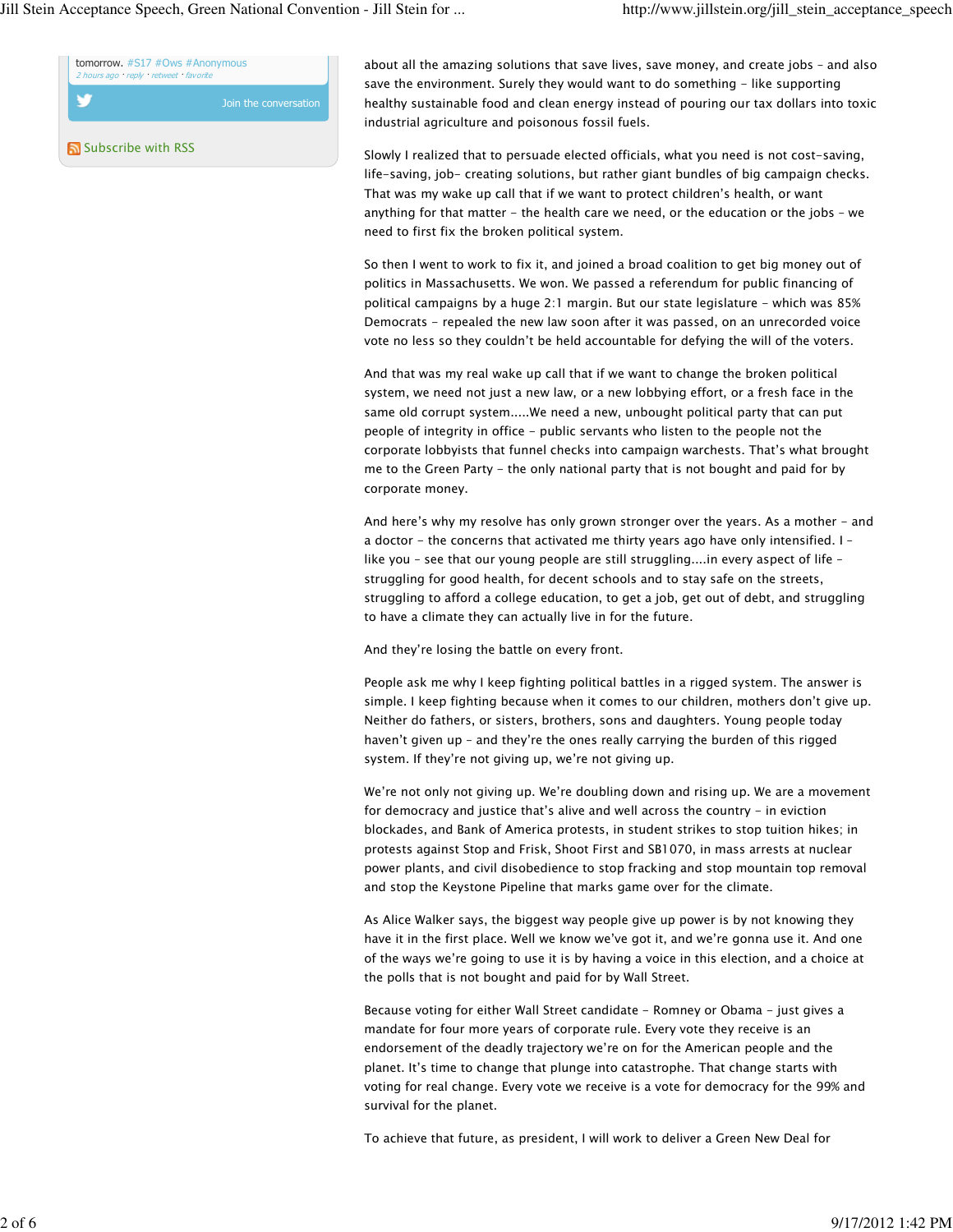America – a package of emergency reforms that puts 25 million people back to work and jump starts the Green economy. That Green economy will put a halt to climate change and make wars for oil obsolete. It reforms not only our economy, but our financial system and democracy as well. And it's not just an academic idea. It's based on a program that actually worked -- the New Deal that got us out of the Great Depression of the 1930s.

The economic reforms of the Green New Deal will create living-wage, community-based jobs. And communities decide what jobs they need to become sustainable ecologically, economically and socially. That means for starters, jobs in the green areas of the economy -- in clean manufacturing, local organic agriculture, public transportation, and clean renewable energy.

I want to tell you about a young man whose life was transformed by this kind of job. His name is Ricardo and I met him in Holyoke, Massachusetts, touring some of the green small businesses thriving there. Ricardo had dropped out of school after being held back three times in 9th grade. Like most kids in poverty, his classes were too big, underfunded, and dominated by the usual test prep. But he found a training program in energy efficiency and solar hot water installation offered by a remarkable green energy cooperative called Coop Power in Western Mass. Ricardo was then hired by a small green energy business where he became crew leader within one year. And while doing all that, this high school dropout held back 3 times in 9th grade entered a GED program and graduated even before his own high school class received their diplomas. At age 20, he's been leading his crew now for 3 years, supporting his family and young child. This is a triple win. Ricardo pulls his life together. The community gets lower energy costs and cleaner air. And the climate gets a little more stable for us all. Under the Green New Deal, these win-win jobs will be the rule not the exception. And they're coming to your community.

The Green New Deal not only creates jobs like Ricardo's that make us ecologically sustainable. It also creates jobs that meet our social needs – teachers, nurses, childcare, after school, home care, violence and drug abuse prevention and rehabilitation. These jobs will be nationally funded, and locally and democratically controlled. They are community-based small businesses, worker owned cooperatives, and public works and services.

So to be clear: The Green New Deal will end unemployment in America. Of course, such a thing would never occur to Washington politicians because their corporate backers depend on the threat of unemployment to keep wages down. But ending unemployment, and more, is front and center for Americans who need jobs, so it's front and center on the Green agenda.

As Greens we are committed not only to jobs, but also to improving the social conditions for everyone in America . That's why the Green New Deal will create an immediate moratorium on home foreclosures and evictions. And that's why it guarantees health care for everyone as a human right through Medicare for All. This not only provides quality, comprehensive healthcare for everyone, it will restore your choice of provider and put you back in control of your own health care decisions – instead of having a profiteering insurance CEO make those decisions for you. And, it will save trillions by streamlining the massive, wasteful, health insurance bureaucracy and ending runaway medical inflation.

As part of the Green New Deal, we will forgive the crushing student debt burden and liberate an entire generation of young people who've been turned into indentured servants. And we will provide tuition- free public education from pre-kindergarten through college. This is an investment in our future that will pay off enormously, like the GI bill after World War II that provided seven dollars in increased tax revenue for every dollar that we the taxpayers invested.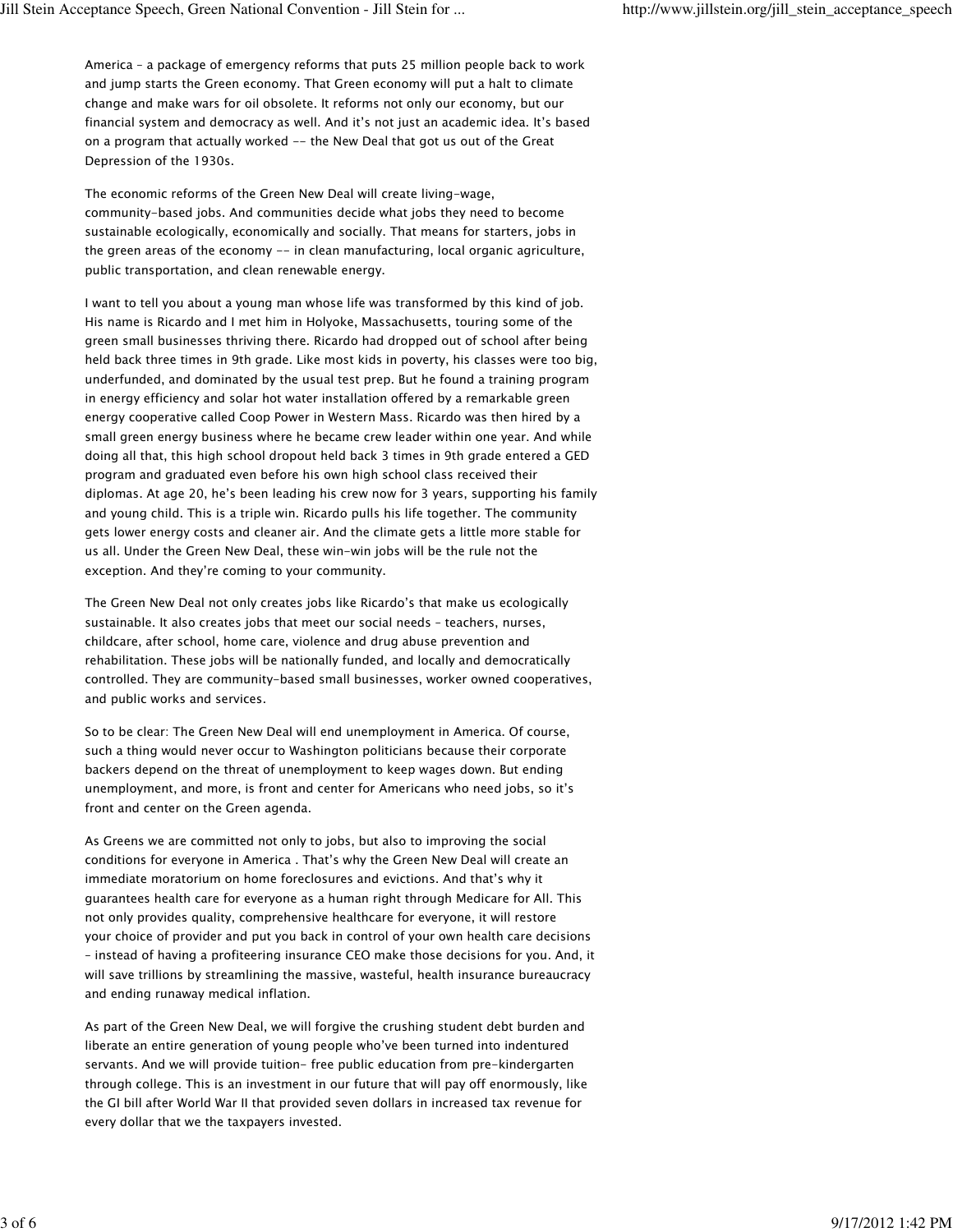In order to create an economy that works for people, we need not only jobs and secure social conditions. We also need a financial system free from domination by big banks and well-connected financiers who've hijacked both our economy and our democracy. Instead we will create a system that is open, honest, stable, and serves the real economy rather than the phony economy of high finance. The Green New Deal will end the bailouts and corporate give-aways, and ensure that resources are available for investments in our communities, for consumers, small business and cooperatives. Through these financial reforms:

- We will break up the banks that are too big to fail.
- We will restore the Glass-Steagall separation of commercial and speculative banks.
- We will regulate all financial derivatives and require they be traded on open exchanges.
- We will democratize monetary policy to establish public control of the money supply and credit creation.
- We will tax capital gains as income, tax Wall Street transactions to stop reckless speculation, and put a 90% tax on bonuses for bailed out bankers.

In order to secure these economic reforms we must also enact political reforms to give us a real, functioning democracy. We don't have that in America today.

To start with, we must end the domination of our elections by corporations and big money - which makes government of, by and for the people impossible. For this reason, we urgently need to amend our Constitution to make clear that corporations are not persons and money is not speech. Those rights belong to living, breathing human beings like you and me - not to business entities controlled by the wealthy. The Green New Deal will also undercut the power of lobbyists and billionaires to control elections through enactment of a Voter Bill of Rights. In so doing:

- We will guarantee a voter-marked paper ballot for all voting, and require that all votes are counted.
- We will bring simplified, same-day voter registration to the nation so no qualified voter is barred from the polls.
- We will replace partisan oversight of elections with non-partisan election commissions.
- We will restore the votes of 1.4 million Black men who are barred from voting because they are ex-felons.
- We will implement election reforms like instant runoff voting and proportional representation that more accurately reflect voter sentiment.
- We will take money out of politics and replace it with full public financing and free and equal access to the airwaves.
- We will guarantee equal access to the ballot and to the debates for all qualified candidates.

In summary, the Green New Deal is a comprehensive program for pulling back from the brink, and moving beyond the current state of emergency – for the economy, the environment and democracy. You can learn more about it on our website, jillstein.org

But there is still more to be done beyond the universe of the Green New Deal. That's why I am committed to emergency action in other areas as well.

First, I will bring the troops and war dollars home – home from the illegal and immoral wars – including the proliferating drone wars – and soldiers in over 1000 bases in over 140 countries around the world where we don't need to be. Foreign policy based on militarism and the protection of oil resources will be replaced by diplomacy based on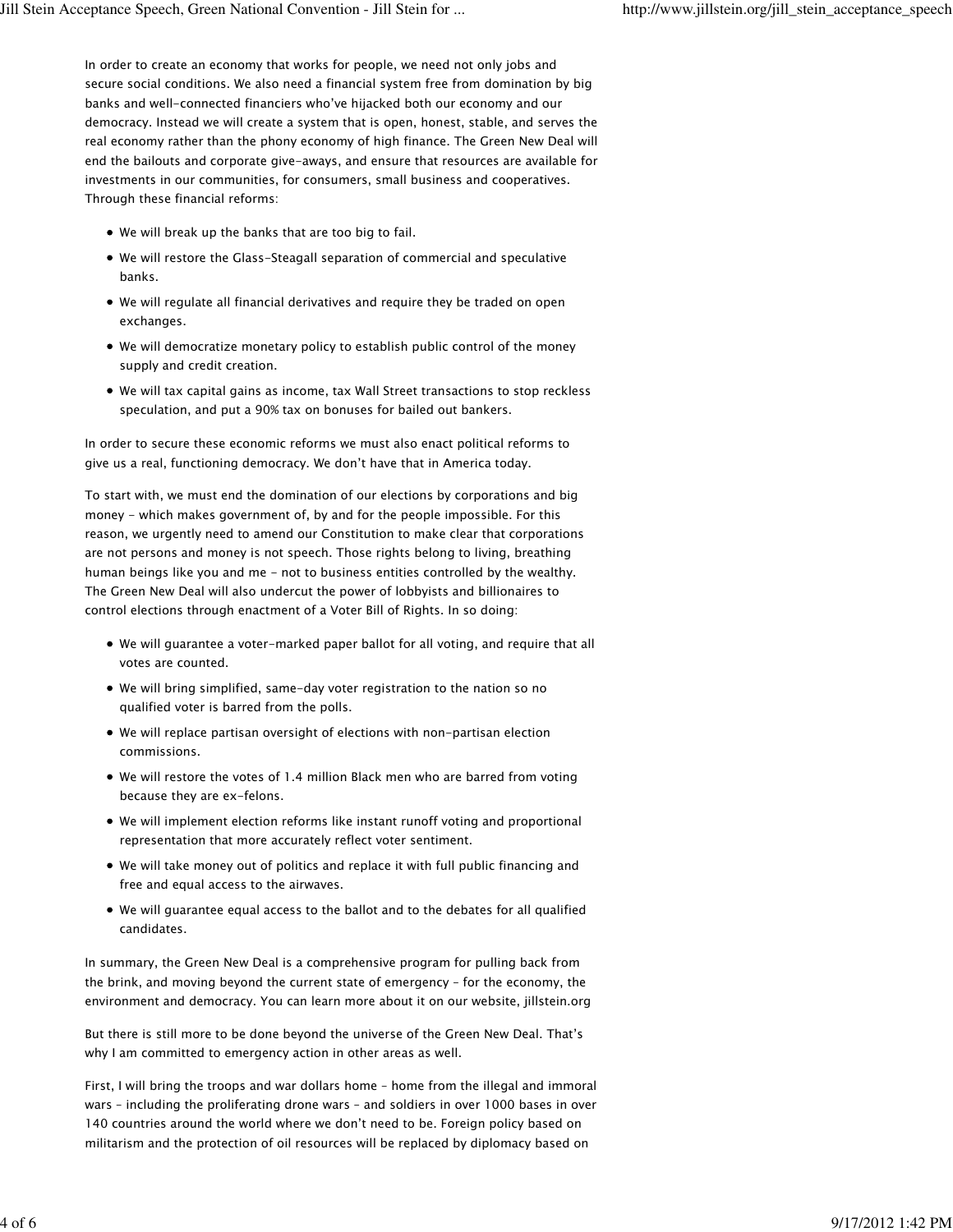respect for international law and human rights.

I will restore our imperiled civil liberties by repealing the UnAmerican provisions of the PATRIOT Act, National Defense Authorization Act, Anti-Trespass Act, and the Anti-Terrorism Act which criminalize protest and direct our police to spy on non-violent dissenters. PAUSE I will prohibit the Department of Homeland Security and FBI from conspiring with local police to suppress our freedoms of assembly and of speech.

I will also work to legalize marijuana and put it into a safe, regulatory framework. Because marijuana is a substance that is dangerous because it's illegal. It's not illegal because it's dangerous.

Finally, I will end the bipartisan war on immigrants. I will stand up against discriminatory Republican laws like the remnants of Arizona's SB1070. I will stand up to the racist Republican demagoguery that wrongly blames immigrants for the unemployment brought on by Wall Street's abuse of the economy. And I will end Obama's misnamed "Secure Communities" program - which deported over 1 million immigrants, heartlessly splitting families and taking thousands of children away from their parents.

This issue gets my blood boiling.

With that track record, the Obama White House has been the most anti-immigrant administration in a century. It's true, Obama did a pre-election about face last month, giving temporary work permits to a limited number of immigrant youth. But even this fortunate group will still face deportation after age 30. On taking office, I will immediately issue an executive order to end the deportations now, I will vigorously support passage of the Dream Act, and I will work to provide a welcoming path to citizenship for undocumented Americans, who are vital members of our economy and our communities. And I will work to replace corporate so called "free trade" agreements - which generate economic refugees in the first place. These will be replaced with fair trade agreements that respect workers in this country and in Latin America.

We need these solutions. The public supports them by substantial majorities. So why haven't we gotten them?

Because the fear campaigns of the past decade have been telling us to be just be quiet and vote your fears. But we've done that now long enough to see that silence is not an effective political strategy. In fact the politics of fear has brought us everything we've been afraid of. What Democracy needs is not fear and silence, but values and voices.

It's time to answer the politics of fear with the politics of courage. As those Massachusetts radicals did when they took on the British East Indies Company, dumped tea in the harbor, and declared themselves free of the King's law. Like the abolitionists did with the Liberty Party, as women's suffragists did with the Women's Party, as working people did with the People's Party, the Socialist Party and Fighting Bob La Follette's Progressive Party. In each of these cases, independent politics was critical to formulate the political demand – which, as Frederick Douglass said, is essential because "Power concedes nothing without a demand. It never did, and it never will." By bringing that demand into the presidential election, we can advance the movement for democracy and justice, and drive these solutions into the political agenda.

The history of progressive politics is filled with social movements allied with independent political parties that made history together - abolishing slavery, securing women's right to vote, the right to form unions, the forty hour work week, campaign finance law, child labor laws, safe workplaces, Social Security and the New Deal.